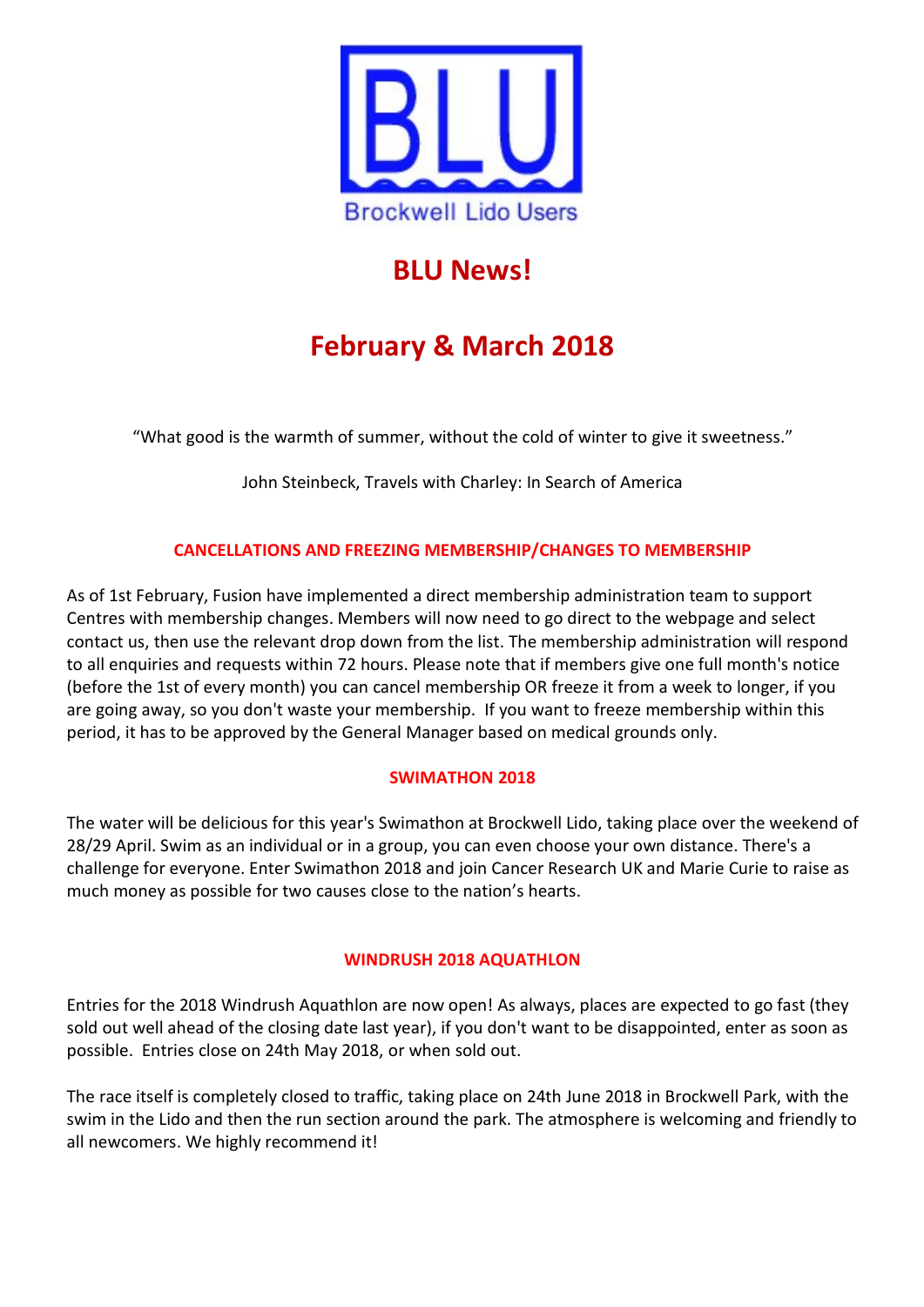# Starting:

- · Spinning Wednesday 18:00-18:30 with Sarah starts 14th February 2018
- · Yoga Tuesday 20:30-21:30 with Mark starts w/c 12th March 2018
- · Gym functional floor classes coming soon!

## **GYM**

You'll have noticed a re-shuffle in the gym where equipment has been moved. Most users are happy with the new layout, doing a full circuit of legs, arms and abs works better for most when everything is in the same area. Some members have shown their displeasure with the move of a few classes from studios to the Whippersnappers room, most members are happy with the new space. The room is not yet finished, and will be refurbished with air conditioning being added. We ask for your patience and we welcome any feedback to try and accommodate all users.

There is now a huge increase in the stretch area for users, in addition all spin bikes have been moved off the gym floor and are located permanently in studio 1.

The GYM sauna, steam room and hydrotherapy area has been given a much needed power clean and looks brilliant, thanks to the Lido team.

Not everyone can carry heavy weights, especially around the bigger leg press. Please, if you are using weights on this machine, can you remove them for the next user. It hurts and it's a waste of time if a user has to remove YOUR heavy weights. IF ITEMS ARE TOO HEAVY TO PUT BACK, THEN THEY ARE TOO HEAVY TO BE PICKED UP IN THE FIRST PLACE. The same applies to putting back equipment and weights in the correct places rather than just leaving everything on the floor. The fitness team are not responsible for tidying after use, users are responsible. If users are caught leaving things around and not putting kit back, Fusion will start to implement suspensions on usage. We have a fantastic fitness suite – please can we all take care of it, keep it in good shape and be considerate of those users coming to equipment after you have finished.

# **BOOKINGS**

Notifications for a new booking time at the Lido - now from 8pm - were emailed by Fusion and via Fusion app notifications. If you didn't receive an email, it may be because Fusion doesn't have your email address OR because they have an incorrect email address. Please check in with reception to sort this out, and ensure your App notification is enabled.

Fusion is aware of the difficulties of trying to book classes and is doing their best to resolve this as soon as possible. Classes can still be booked at reception.

# **CRISIS MID WINTER DIP, CHRISTMAS AND NEW YEAR'S DAY SWIM**

Thanks to David, Cav, Katie and Elise for looking after the Christmas day swimmers, big thanks to David for making a round trip to collect our lifeguards and take them home.

Thanks to Laura, Sam, Michael and Rob who gave up their New Year's morning to let swimmers enjoy the Inaugural New Year's Day Swim. Their names are now etched into Brockwell Lido folklore.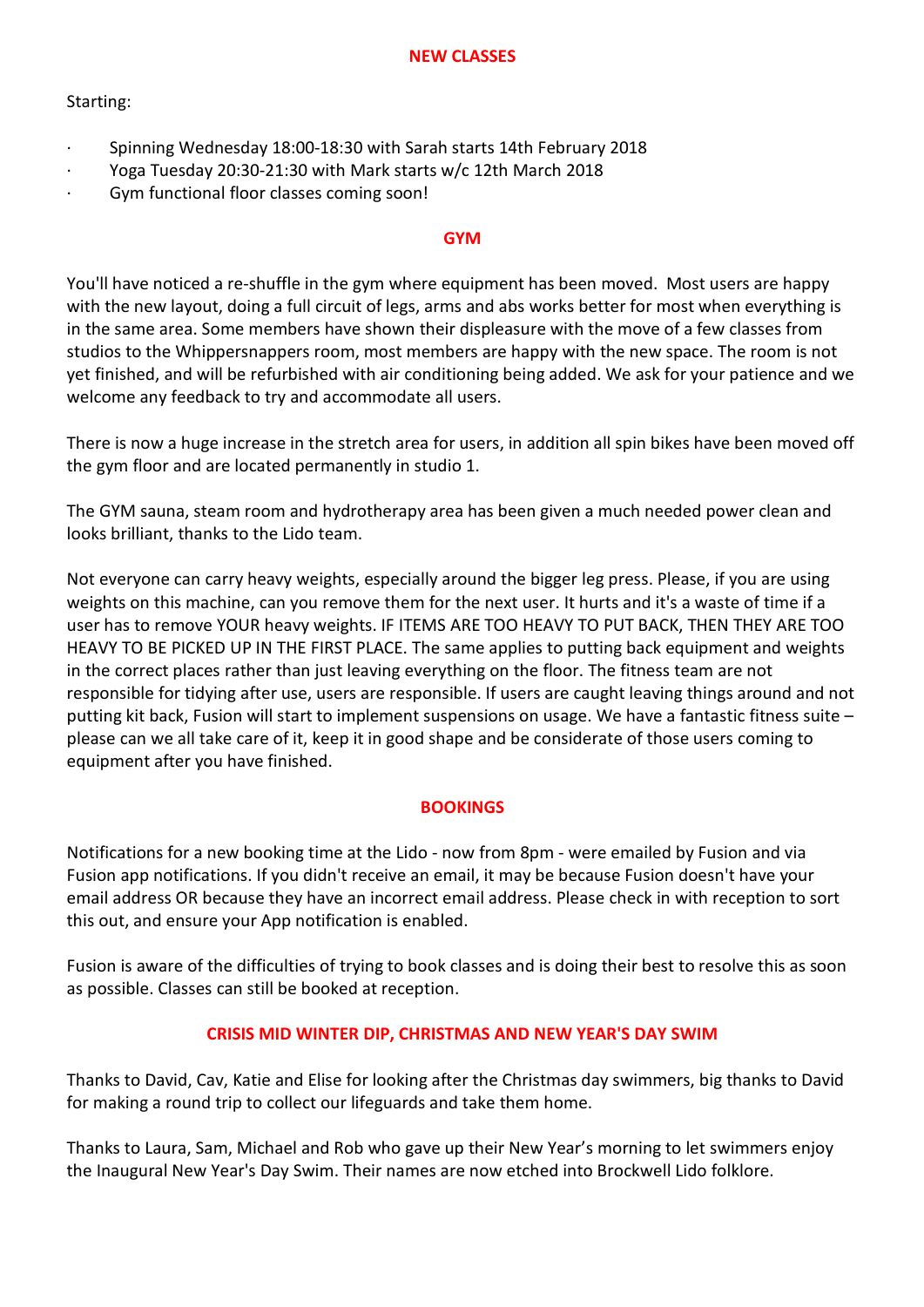#### **COLD WATER GALA**

BLU is organising a community led Cold Water Gala in November 2018, together with Streamline Swims and other local community groups. We welcome volunteers to assist with the planning and in helping us make this event a great success for Brockwell Lido. Enthusiasm and an ability to work in harmony with our other community groups is a must. Spaces are limited and meetings will start very shortly so please contact us at info@brockwelllido.com with your details.

## **NEW FUSION WEBSITE**

Look out for a new Fusion website to be launched in March.

My Fusion will allow members to log into a customer portal and receive the following benefits:

Centre timetable Upcoming bookings Live waiting list Recent bookings Site information 2 clicks to book Preference centre Account details page Choice to edit Personal details

## **STREAMLINE SWIMS**

Hugely popular Streamline Swims returns to the Lido in May. Bookings open 1st March so don't lose out if you want to be coached with a smile by Lido Mike and Sarah.

## **WINTER SWIM TICKETS & OUTDOOR SAUNA**

For the winter swim period only, these are still available and are valid until 30th April 2018 - costs are: £97.00 standard £80.00 concession

The outdoor sauna is free to FULL MEMBERS of Brockwell Lido. If you have an annual swim pass or PAYG, the charge is £1.50 per day or £12.50 for a winter season ticket. Regular checks will be made by management to stop users who haven't paid. For those who have asked, the cost of an annual swim pass is £279.15

Please look after the outdoor sauna and do not abuse it. Anyone caught using pool water will be asked to leave. Non pool water is available, please use it. If the sauna breaks down again due to misuse, it will close.

## **THE LIDO CAFE**

The Lido Cafe will close early for a wedding on Sat 31st March, please check exact time with the cafe.

Look out for their new, all day brunch menu being launched on 10th February, tasters and specials are available in the run up. **AND** You'll get 50p off your coffee if you bring your own re-useable cup.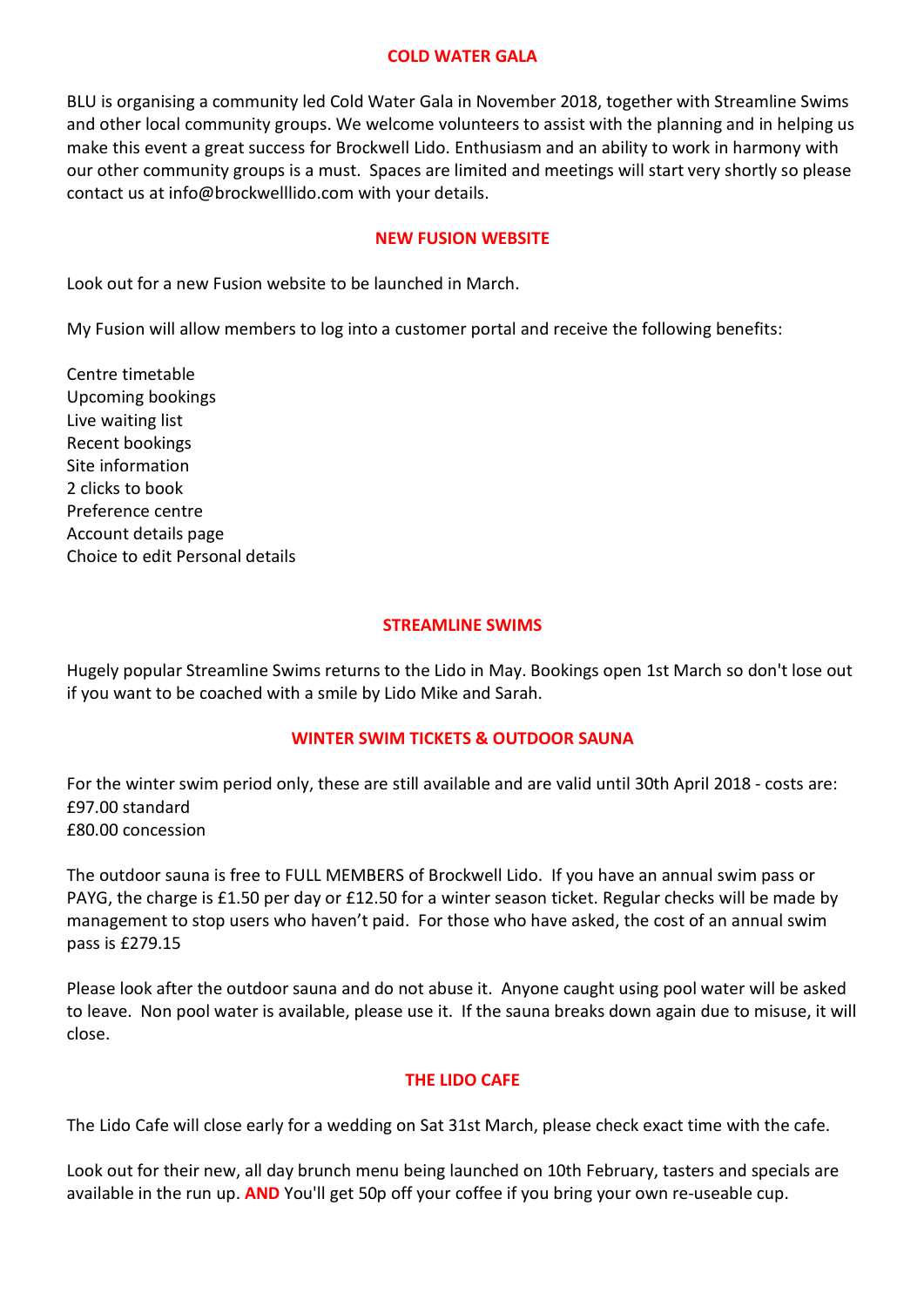#### **CLASS CANCELLATIONS**

Fusion HQ have changed the cancellation time to FOUR HOURS prior to the start of a class. If you do not cancel at least four hours in advance you will be charged and unable to book until you have paid. This is to allow those on a wait list time to get to a class and make arrangements if need be. In the past, too many people have cancelled an hour before class, which gives those on a wait list little time and this means classes are not full where they could and should be.

## **LIDO ACCESS**

All members must bring their membership card in order to access the facility. Should members fail to swipe, access may not be permitted. The team at reception are under strict orders to not open the gates. If you have lost your card, please purchase a replacement from reception.

## **BLU MEMBERSHIP**

BLU relies on you, our members, to give us credibility and influence when it comes to taking ideas and complaints to Fusion. Could you get a friend who uses the Lido to join us? There's no fee, no annoying emails, one Newsletter every month, and if you're interested in being more involved in the present and future of the Lido and BLU, we'd love to hear from you.

## **SWIM by Katie age 7**

Water lets you swim backwards But when you swim backwards It's hard to see where you're going So try swimming with a mirror

From Waterwords. Edited by Melanie Mauthner and Hylda Sims and published by BLU in 2008

## **FUSION LIFESTYLE APP**

We're aware than not everyone has a smartphone or computer, so booking via phone or in person are the only options. However, some of you will have already discovered the Smartphone App that enables you to book classes online. Check timetables & book up to 7 days in advance.

#### **SWIM**

- Free swimming for over 60's, weekdays before 10am.

- Check out concession prices for various groups, early bird swimming discounts, and family tickets for 1 or 2 parent families with a second parent receiving a 50% discount and the children also receiving discounted rates. Contact the team at Brockwell Lido for more information, or enquire at reception.

## **SOCIAL MEDIA**

## **BLU**

Twitter - @BrockwellLido Facebook - @BrockwellLidoUsers Instagram - brockwelllidousers

## **BROCKWELL LIDO**

Facebook: @BrockwellLidoUK Twitter: @Brockwell\_Lido Instagram: Brockwell\_lido